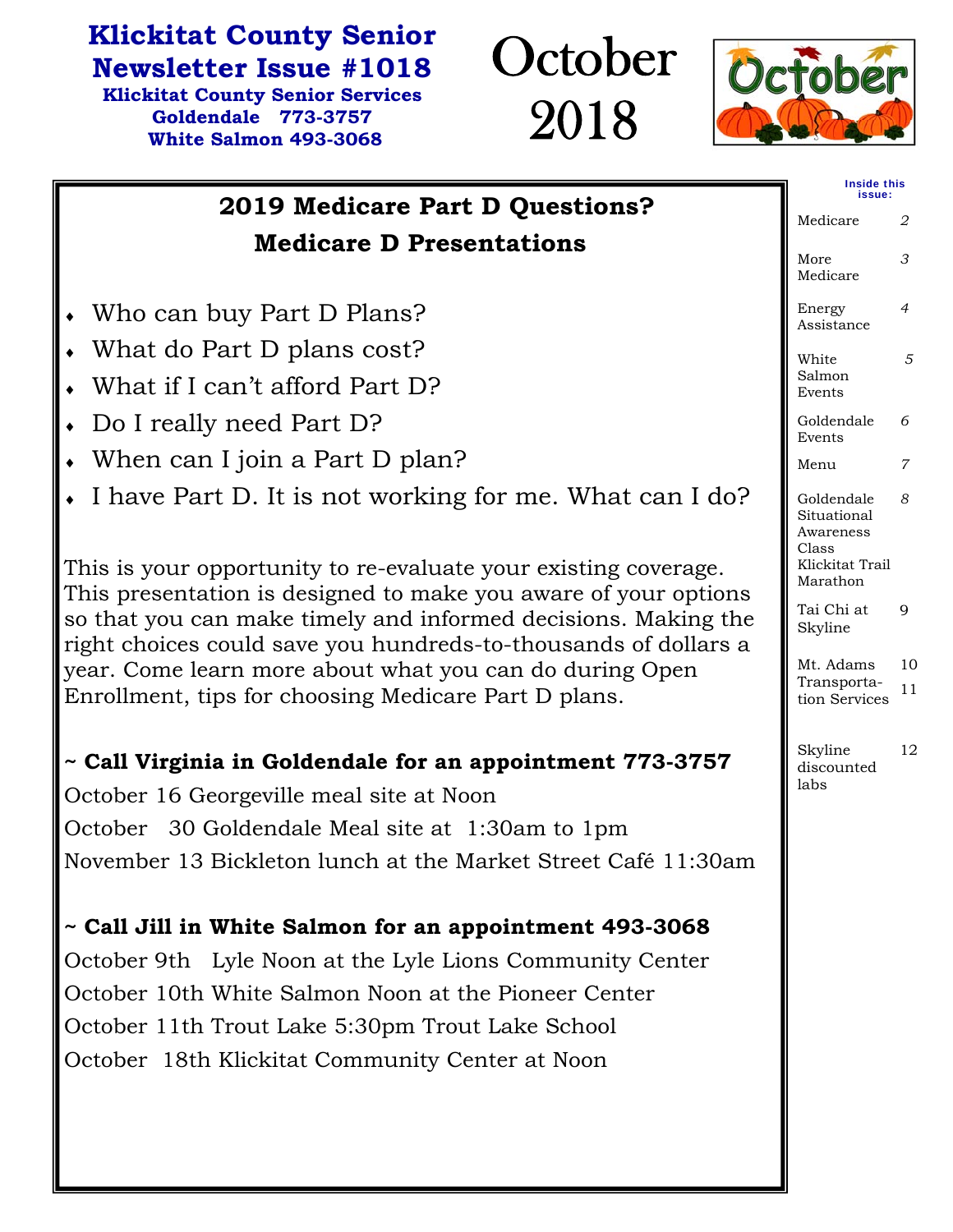

## **How to shop smart during Medicare annual enrollment**

This is the time of year when everyone on Medicare can reevaluate features of their plans to see if they're getting the best coverage at the best price

The Medicare Annual Enrollment Period is fast approaching. The cycle starts Oct. 15 and ends Dec. 7, with coverage effective Jan. 1. This is the time of year when everyone on Medicare can reevaluate features of their contracts to see if they're getting the best coverage at the best price for their Medicare Part D plans.

Ninety percent to 95% of beneficiaries overspend on Medicare. Those are startling statistics. The most common reason beneficiaries overspend is they purchase Medicare Part D (prescription drug) plans that do not meet their individual health care needs. People tend to buy based on premium and overlook the benefits they use. They may think they can't do any better and fail to evaluate other plan options. Individuals may not realize what the full cost to them is until the new plan year has started and it is too late to make a change.

All plans announce new pricing and benefits every Fall. Just like folks check other aspects of their health every year, it's important to review Medicare coverage every year, too. Remember, the full cost includes both the premium and the other out-ofpocket costs such as co-payments and co-insurance. Cost increases can be hidden in the out-of-pocket costs, such as how much a specific drug will cost next year.

It's particularly important to perform the annual Medicare health insurance check-up if any of the following have happened this year:

- Prescription medications have changed
- Major health conditions have been diagnosed
- Medicare premiums and out-of-pocket costs are creeping up
- Customer service has been poor

• Carrier has discontinued the Medicare Part C or D plan (There are currently no Medicare Part C plans (Medicare Advantage Plans) available in Klickitat County.

• Legal residence has changed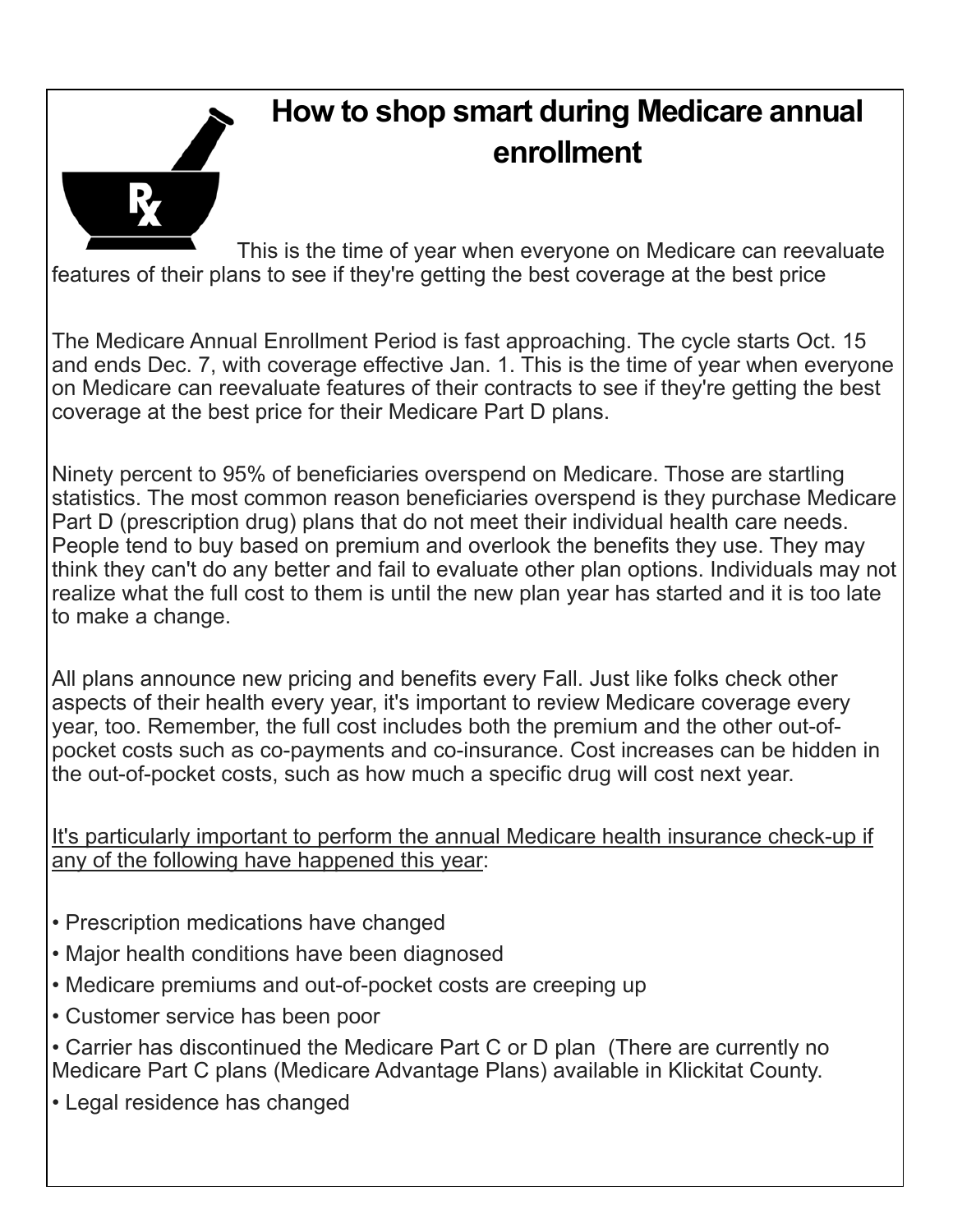### **How to shop smart during Medicare annual enrollment continued**



### **DO'S AND DON'TS**

### **Do's**

• Get organized early and compile a detailed list of medications and health care providers.

• Read the new plan benefit summary the insurance company sends each beneficiary in the end of September.

• Look at more than just the premium. See if co-payments, co-insurance, deductibles and other plan features will increase next year.

Call the company or go online to find more information.

• Verify that medications, doctors, hospitals and other health care providers will be covered and at what price.

## **Don'ts**

- Assume that a better plan is not available.
- Assume medications and care providers will be covered for the same cost next year.
- Don't wait until the last minute to shop it's too important!

## **HOW TO FIND FREE HELP**

In Klickitat County call Senior Services and make an appointment with Jill in White Salmon at 509-493-3068 or Virginia in Goldendale at 509-773-3757 to review your Medicare Prescription Drug plan options.

**Medicare.gov** is a good place to start to learn the plans that are available in a particular area, medications coverage specifics, as well as which health care providers are in-network. People can call 800-MEDICARE (633-4227) 24 hours a day 7 days a week and speak to a representative. They need to have a list of medications ready for the representative who will use that information to customize plan recommendations.

**Eldercare.gov** is a public service of the U.S. Administration on Aging that connects people to services for older adults and their families. This free information and referral assistance, including Medicare consultation and education, is available in every U.S. county. Visit the eldercare locator database or call 800-677-1116 Monday-Friday, 9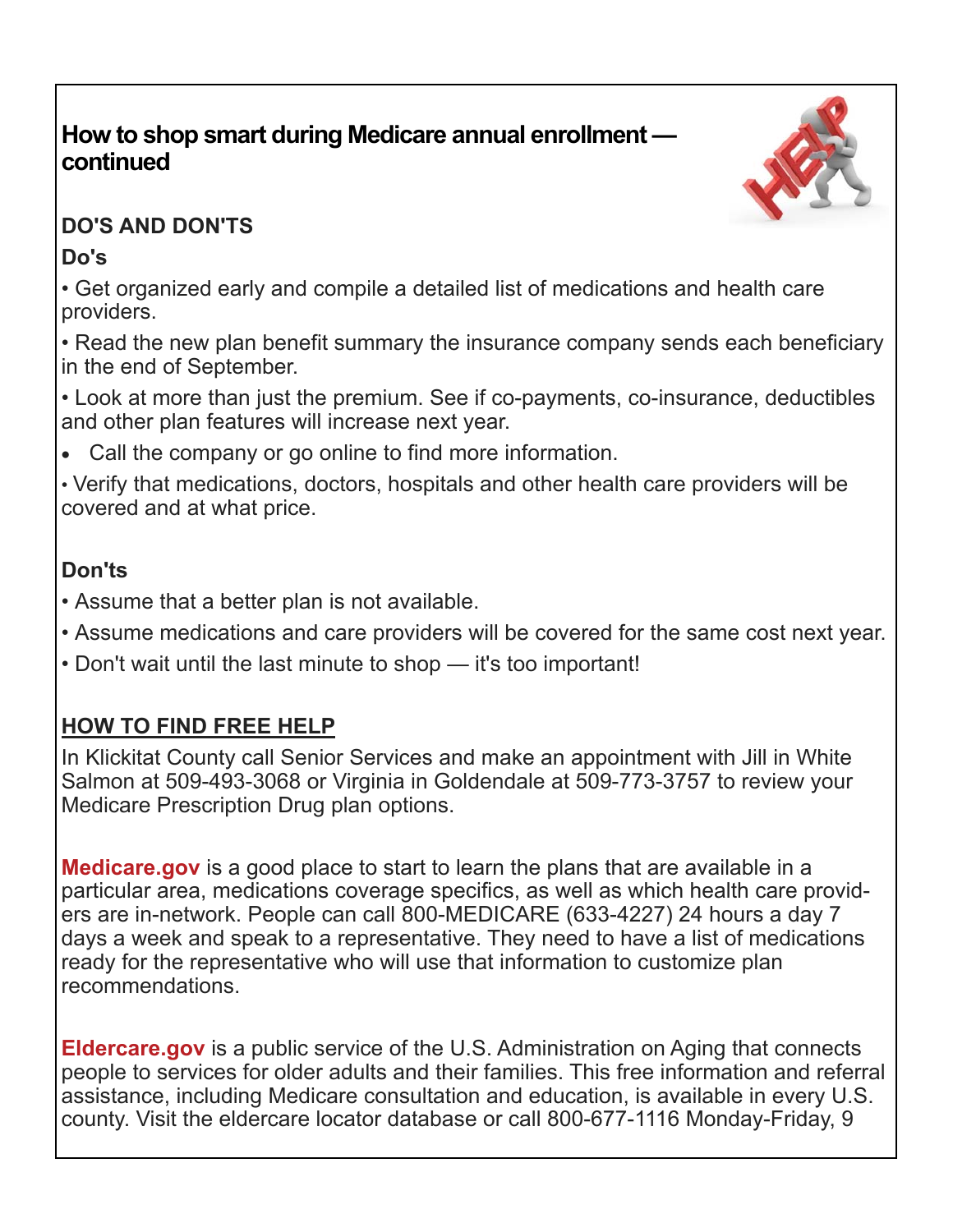## **Do you need help with Winter heat?**

**Jan with Washington Gorge Action Program will be meeting at Several Senior Meal Sites in November to assist those who want to apply for the Low Income Energy Assistance Program (LIHEAP) Jill or Virginia from Klickitat County Senior Services will also be at these locations to assist with the Klickitat PUD Senior Electric Discount.** 

**White Salmon:** November 14th & 16th 9am to 1pm **Lyle:** November 13th 9am to 1pm **Goldendale:** November 8th & 15th 9am to 1pm



 **You will need to bring:** Proof of income for months of August, September & October, Proof of physical address, Copy of utility bill (that you are applying for help with), SS cards for ALL household

### **Senior Klickitat PUD Discount**

#### **If you are 62 or older and your household annual income is under \$23,500 you may qualify for the Senior Klickitat County PUD discount.**

Call Virginia at 773-3757 or Jill at 493-3068 to make an appointment to apply for your PUD discount. The discount is effective from your application date and eligible months for reductions are for billings from December 1st, 2018 through May 31st, 2019.

Please bring your current PUD bill & proof of **TOTAL**

**annual** household income. PUD bill must be in your name.

| Discount     | <b>Yearly Income</b> |
|--------------|----------------------|
| 35% Discount | $$11,770$ or less    |
| 25% Discount | $$11,771 - $16,200$  |
| 15% Discount | $$16,201 - $17,660$  |
| 5% Discount  | $$17,661 - $23,500$  |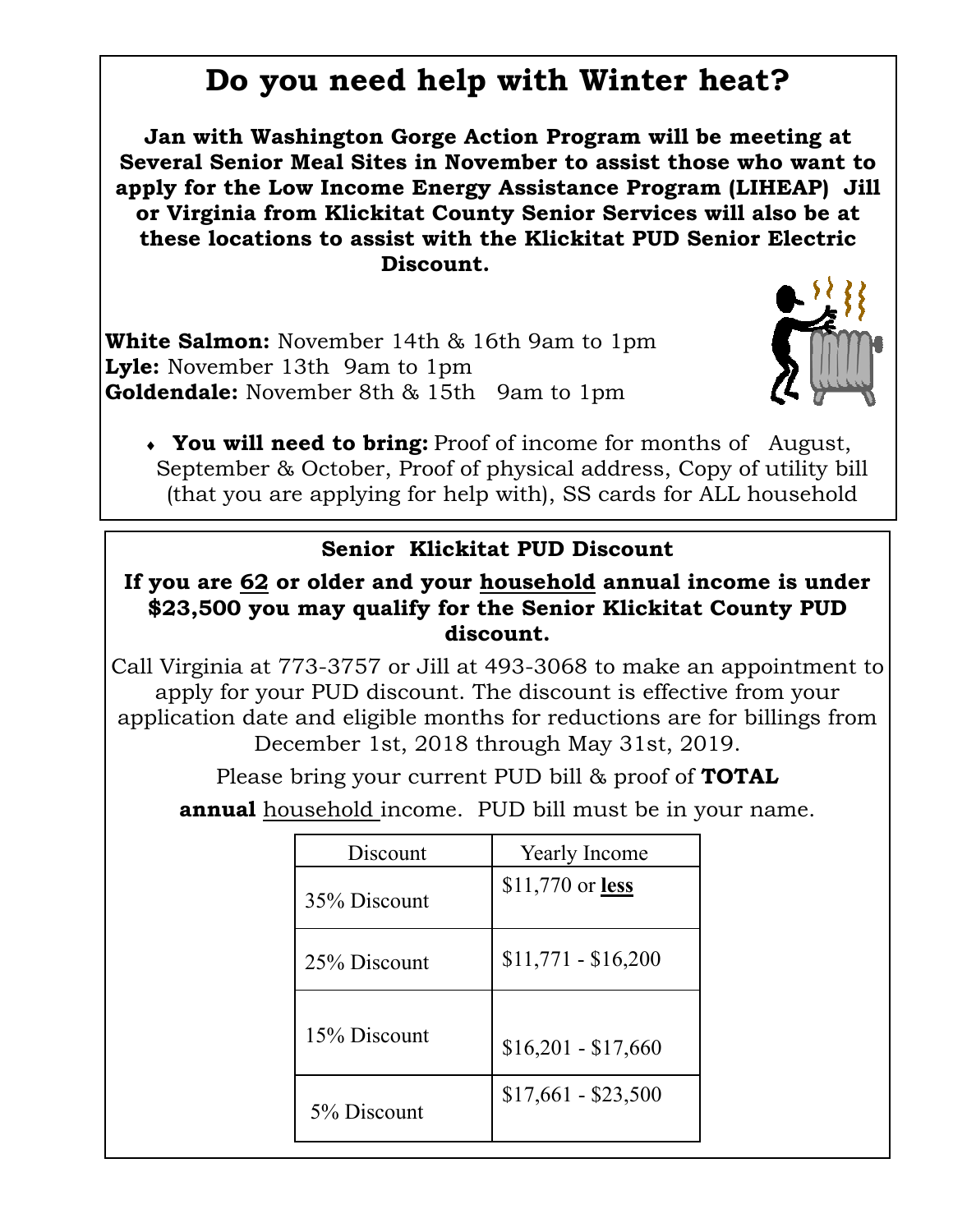# **White Salmon Events OCTOBER 2018**



| <b>Sun</b>        | Mon                                                  | Tue                                                        | <b>Wed</b>                                                          | <b>Thu</b>                                                                                         | Fri                                                                                                  | <b>Sat</b>                                                              |
|-------------------|------------------------------------------------------|------------------------------------------------------------|---------------------------------------------------------------------|----------------------------------------------------------------------------------------------------|------------------------------------------------------------------------------------------------------|-------------------------------------------------------------------------|
|                   | 1<br>9:30 Exercise<br>11am Live<br>Music &<br>Dance  | 2<br>8:30 to<br>9:30 Hatha<br>Yoga<br>2pm Strong<br>Women  | $\overline{3}$<br>9:30<br>Exercise<br>11am Live<br>Music &<br>Dance | $\overline{4}$<br>8:30 to 9:30<br>Hatha Yoga<br>Noon<br>Pinochle<br>2pm Strong<br>Women            | 5                                                                                                    | 6                                                                       |
| $\overline{7}$    | 8<br>9:30 Exercise<br>11am Live<br>Music &<br>Dance  | 9<br>8:30 to<br>9:30 Hatha<br>Yoga<br>2pm Strong<br>Women  | 10<br>9:30<br>Exercise<br>11am Live<br>Music &<br>Dance             | 11<br>8:30 to 9:30<br>Hatha Yoga<br>Noon Pinoch-<br>le<br>2pm Strong<br>Women                      | 12                                                                                                   | 13                                                                      |
| 14                | 15<br>9:30 Exercise<br>11am Live<br>Music &<br>Dance | 16<br>8:30 to<br>9:30 Hatha<br>Yoga<br>2pm Strong<br>Women | 17<br>9:30<br>Exercise<br>11am Live<br>Music &                      | 18<br>8:30 to 9:30<br>Hatha Yoga<br>Noon<br>Pinochle<br>2pm Strong                                 | 19                                                                                                   | 20                                                                      |
| 21<br>Le de la La | 22<br>9:30 Exercise<br>11am Live<br>Music &<br>Dance | 23<br>8:30 to<br>9:30 Hatha<br>Yoga<br>2pm Strong<br>Women | 24<br>9:30<br>Exercise<br>11am Live<br>Music &<br>Dance             | 25<br>8:30 to 9:30<br>Hatha Yoga<br>Noon<br>Pinochle<br>2pm Strong<br>Women                        | 26                                                                                                   | 27                                                                      |
| 28                | 29<br>9:30 Exercise<br>11am Live<br>Music &<br>Dance | 30<br>8:30 to<br>9:30 Hatha<br>Yoga<br>2pm Strong<br>Women | 31<br>9:30<br>Exercise<br>11am Live<br>Music<br>Halloween           | <b>MUSIC</b><br>10/1 Simcoe<br>Boy's<br>$10/3$ Huskey<br>Family<br>10/8 Old<br><b>Time Friends</b> | $10/10$ Simcoe<br>Boy's<br>$10/15$ Simcoe<br>Boy's<br>10/17 Andre &<br>Band<br>10/22 Simcoe<br>Boy's | 10/24 Simcoe<br>Boy's<br>10/29 Simcoe<br>Boy's<br>10/31 Simcoe<br>Boy's |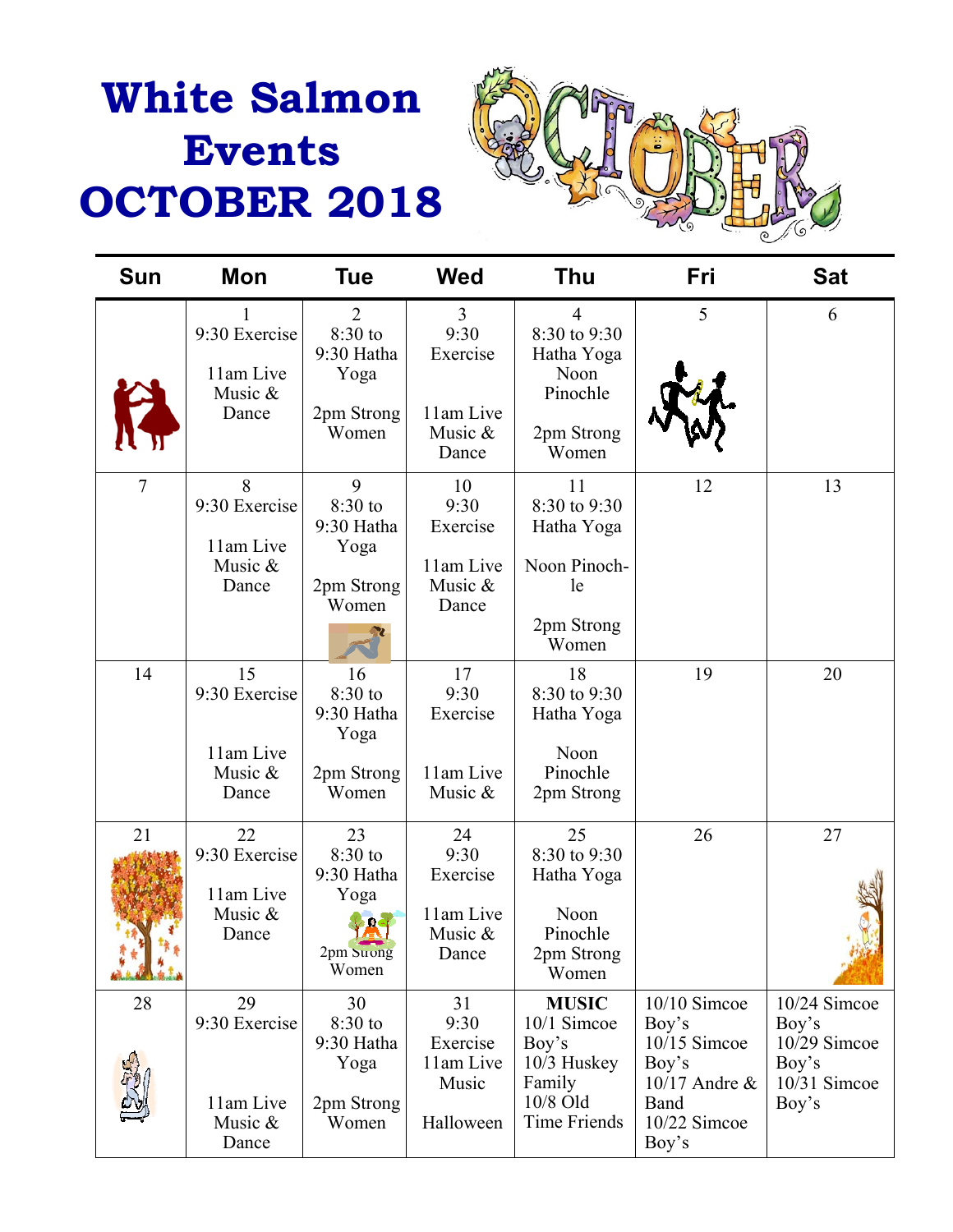# **Goldendale Events OCTOBER 2018**

| <b>Sun</b>                                                                                     | Mon                              | <b>Tue</b>                                                                     | <b>Wed</b>                                     | <b>Thu</b>                         | Fri                                                                                               | <b>Sat</b>                         |
|------------------------------------------------------------------------------------------------|----------------------------------|--------------------------------------------------------------------------------|------------------------------------------------|------------------------------------|---------------------------------------------------------------------------------------------------|------------------------------------|
| <b>MUSIC</b><br>10/11 Simcoe<br><b>Boys</b><br>$10/18$ Jackie<br>$10/25$ Simcoe<br><b>Boys</b> |                                  | $\overline{2}$<br>10am Toe<br>Nail Care<br>1pm Exercise                        | $\mathfrak{Z}$                                 | 4<br>1pm Exercise<br>1pm Bingo     | 5<br><b>Hood River</b><br><b>Shopping</b><br>Don't forget<br>to bring<br>your shop-<br>ping bags. | 6                                  |
| $\overline{7}$                                                                                 | 8<br>Columbus Day                | 9<br>10am Toe<br>Nail Care<br>1pm Exercise                                     | 10<br>10:30am<br>Caregiver<br>Support<br>Group | 11<br>1pm Bingo<br>1pm<br>Exercise | 12<br>12pm<br>Pinochle                                                                            |                                    |
| 14                                                                                             | 15<br>Thanksgiving<br>Day Canada | 16<br>10am Toe<br>Nail Care<br>Donations<br>gladly<br>accepted<br>1pm Exercise | 17                                             | 18<br>1pm Bingo<br>1pm Exercise    | 19<br>The Dalles<br>Shopping<br>Noon<br>Pinochle                                                  | 20 SR<br><b>Breakfast</b><br>\$3pp |
| 21                                                                                             | 22                               | 23<br>10am Toe<br>Nail Care<br>Donations<br>welcome<br>1pm Exercise            | 24                                             | 25<br>1:pm Bingo<br>1pm Exercise   | 26<br>Noon<br>Pinochle                                                                            | 27                                 |
| 28                                                                                             | 29                               | 30<br>10 Toe Nail<br>Care<br>Donations<br>welcome<br>1pm Exercise              | 31                                             |                                    |                                                                                                   |                                    |

**OCTOBER**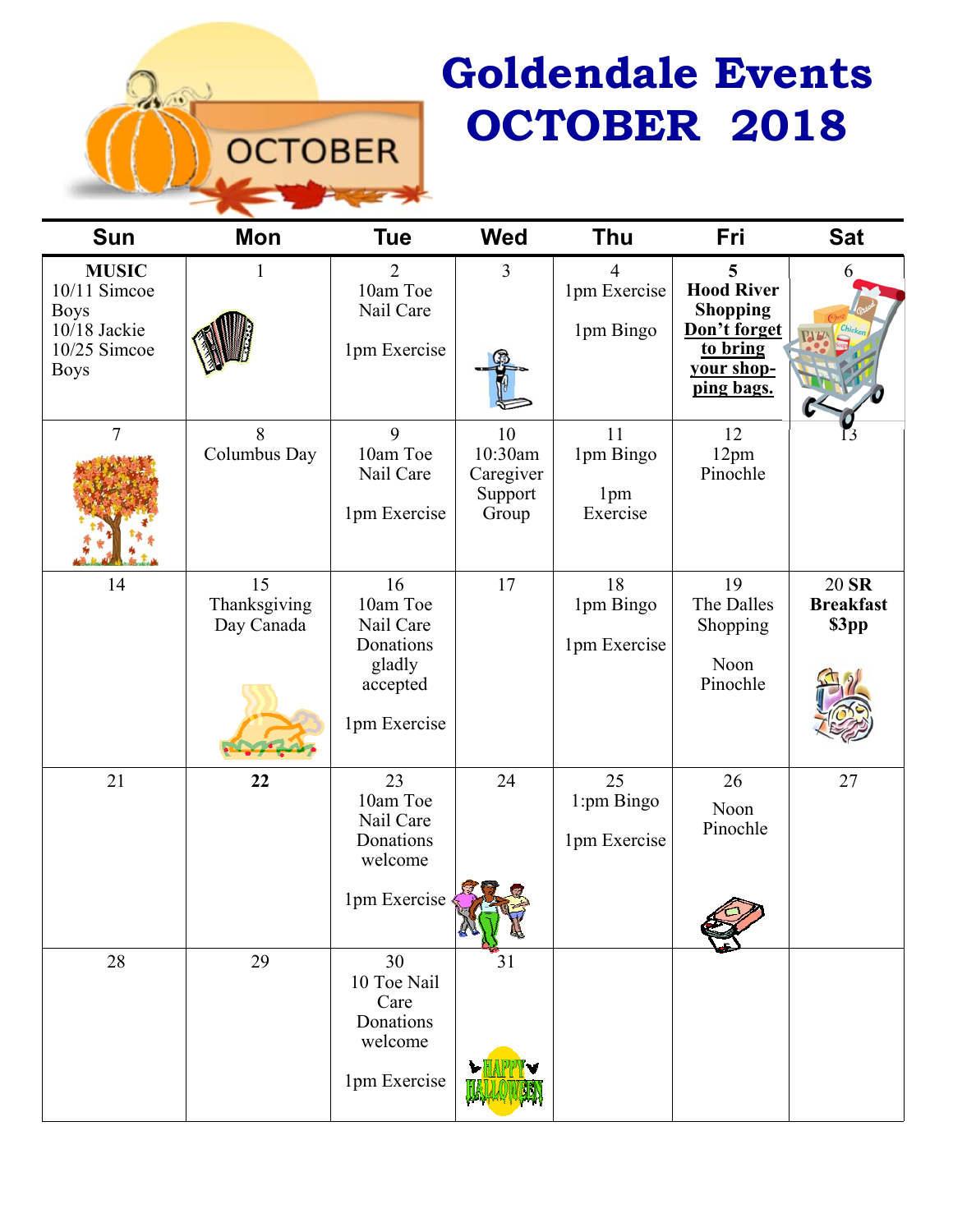## **OCTOBER MENU 2018**



| <b>Sun</b>     | Mon                          | Tue                                | <b>Wed</b>                      | Thu                                                            | Fri | <b>Sat</b>                                                                                        |
|----------------|------------------------------|------------------------------------|---------------------------------|----------------------------------------------------------------|-----|---------------------------------------------------------------------------------------------------|
|                | 1 WS<br>Chicken A La<br>King | 2GD & Lyle<br>Chicken A La<br>King | 3 WS<br>Salisbury Steak         | 4 GD<br>Salisbury Steak                                        | 5   | 6 Lyle Breakfast<br>7am to 10am<br>\$7Adults, Chil-<br>dren $(6-12)$ \$4,<br>under 5FREE.<br>Lyle |
| $\overline{7}$ | 8 WS<br>Tuna<br>Casserole    | 9 GD & Lyle<br>Tuna<br>Casserole   | 10<br><b>WS</b><br>Taco Salad   | 11<br>GD<br>Taco Salad                                         | 12  | 13                                                                                                |
| 14             | 15 WS<br>Meatloaf            | 16 GD & Lyle<br>Meatloaf           | 17 WS<br>Chicken Pasta<br>Salad | 18 GD<br>Chicken Pasta<br>Salad<br>Klickitat: Fish<br>Sandwich | 19  | 20 GD Senior<br>Breakfast 9am<br>\$3pp                                                            |
| 21             | 22 WS<br>Quiche              | 23 GD & Lyle<br>Quiche             | 24 WS<br>Chili Baked<br>Potato  | 25 GD<br>Chili Baked<br>Potato                                 | 26  | 27                                                                                                |
| 28             | 29 WS<br>Chef Salad          | 30 GD & Lyle<br>Chef Salad         | 31 WS<br><b>Beef Stew</b>       | Nov 1<br><b>Beef Stew</b>                                      |     |                                                                                                   |

#### **SENIOR MEAL SITE LOCATIONS**

**GOLDENDALE: Every Tuesday & Thursday at 12-noon at the Goldendale Senior Center, 115 E. Main Street.** 

**WHITE SALMON: Every Monday & Wednesday at 12-noon at the Pioneer Center, 501 NE Washington.** 

**LYLE: Every Tuesday at 12-noon at the Lyle Lions Community Center.** 

**BICKLETON: The 2nd & 4th Tuesday at 11:30 at the Market Street Café.** 

**TROUT LAKE: Thursday-October 11th at 5:30pm at Trout Lake School.**

#### **KLICKITAT: 3rd Thursday-October 18th-Noon at the Klickitat Community Center.**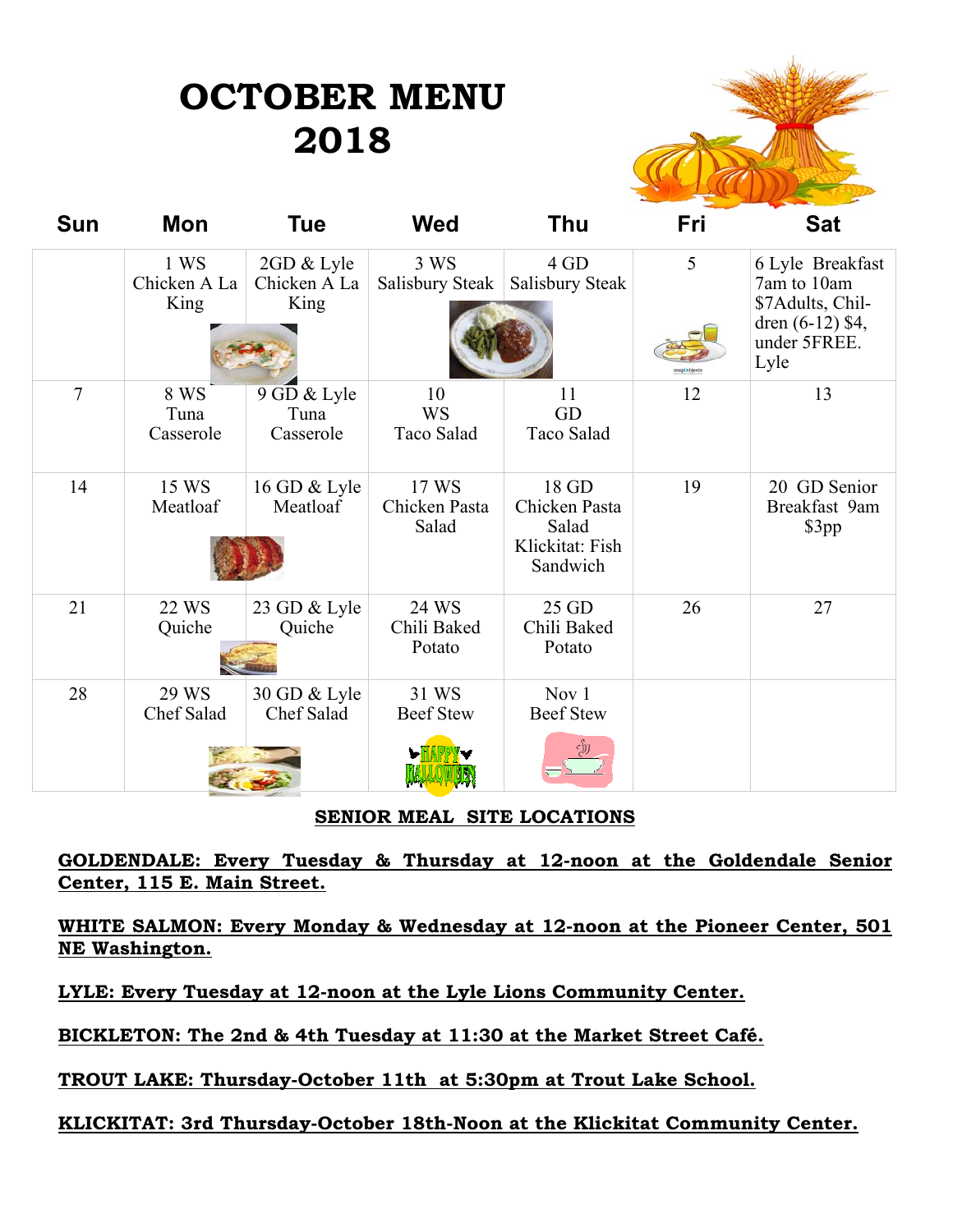Situational Awareness Class "Be Prepared not Paranoid" Where: Goldendale Senior Center, 115 E. Main Street When: Saturday, October 20th at 6PM Cost: FREE Instructor: Les Belford, Retired Police Officer Situational Awareness Safety Instruction Class is sponsored by community volunteers. For more information contact: Rosie 509-773-6420 or Jan 509-773-3491

### **Energizing Support Groups**

#### **Goldendale Support Group**

Second Wednesday, October 10 at10:30am at the Goldendale Senior Center

## **Volunteer Hours**

| <b>August HOURS</b>   |             |       |
|-----------------------|-------------|-------|
| <b>TRANSPORTATION</b> | 565.5 Hours |       |
| <b>NUTRITION</b>      | 839.5 Hours |       |
| <b>NEWSLETTER</b>     | 29          | Hours |
| <b>SR. EXERCISE</b>   | 21          | Hours |
| <b>MUSICIANS</b>      | 20          | Hours |
|                       |             |       |



## *6th Annual —-***Klickitat Trail Run Marathon—Half Marathon & 5K Saturday, November 3, 2018 8am to 3pm**

**A Benefit Event for the : Klickitat & Lyle Community Centers Building Strong Communities!!** 

**Event will be held at Klickitat J. Lynch Community Center** 

**92 Main Street, Klickitat, WA 98628** 

**For Online Registration & Detailed Race information:**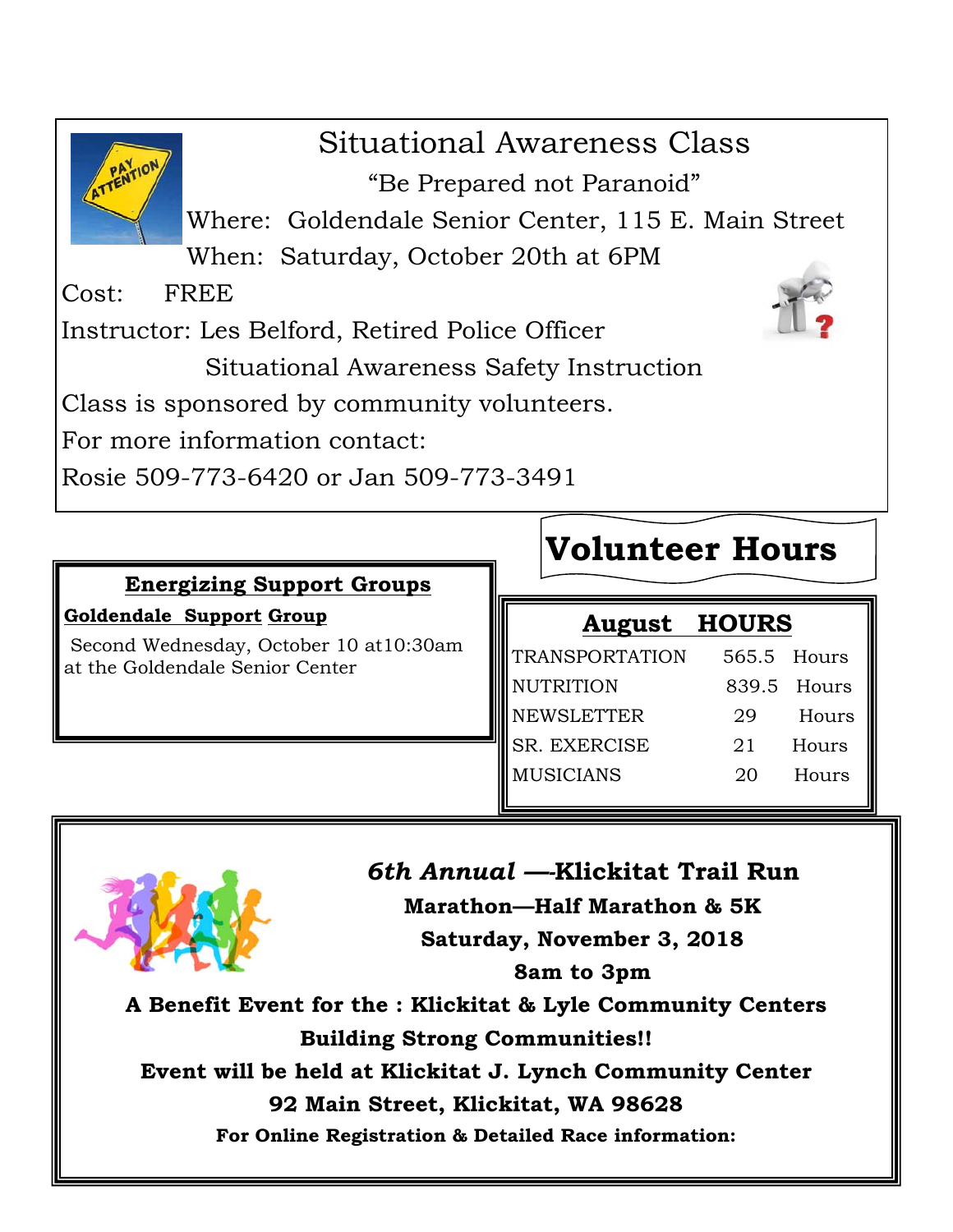## TAI CHI: MOVING FOR BETTER BALANCE

Moving for Better Balance is an evidence-based, instructor-led group program designed to help you improve your strength, balance, flexibility, and mobility through the slow and therapeutic movements of Tai Chi, a graceful form of exercise and deep breathing.

The movements of the Chinese martial art Tai Chi can help some seniors reduce the risk of falling, increase balance, and increase flexibility. This class teaches participants ways to improve their overall mind, body and spirit through a series of slow continuous movements. It does not matter how strong, flexible, or active you are as Tai Chi is designed for people of all levels of health.

- Where: Skyline Hospital Community Education & Meeting Space 211 Skyline Drive, White Salmon, WA 98672
- When: 12:30 to 1:30 Tuesdays & Thursdays November through May
- Cost: \$150 (A sliding scale is available)

To participate in the program you must be 65 or older and physically mobile. Participant should not use an assistive device or have limited cane use.

How to Sign Up—-Call Erika Sullivan at 509-637-5119

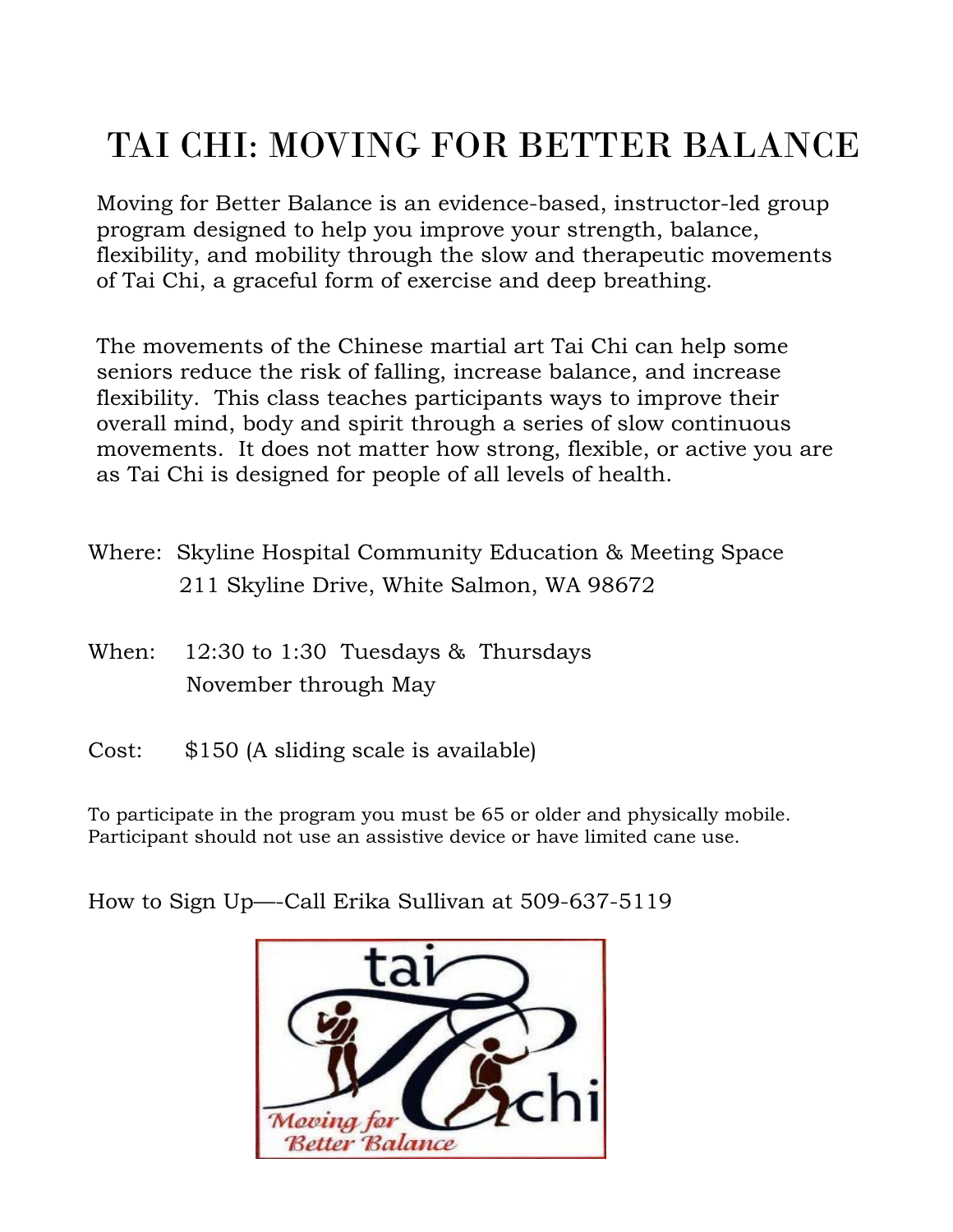

### **MT. ADAMS TRANSPORTATION SERVICE**

Mt. Adams Transportation Service now has two types of transportation service. Dial-a-Ride & Fixed Route.

We continue to have our Dial-a-Ride Service that has been in existence for over 30 years and now we have two new fixed service routes to provide regional access for employment and education.

**Dial-a-Ride Service** is designed to enable Klickitat County residents who lack trans-

| portation resources to meet their basic needs and provides                                                                                                                                      |                             |
|-------------------------------------------------------------------------------------------------------------------------------------------------------------------------------------------------|-----------------------------|
| door to door service.                                                                                                                                                                           | <b>Goldendale Office</b>    |
| Medical appointments                                                                                                                                                                            | Annex II 115 W. Court       |
| Employment (limited)                                                                                                                                                                            | $MS-CH-21$                  |
| Social service appointments                                                                                                                                                                     | Goldendale, WA 98620        |
| Grocery shopping                                                                                                                                                                                | Phone: (509) 773-3060       |
|                                                                                                                                                                                                 | or 800 774-1699             |
| We use small wheelchair accessible buses, and wheelchair                                                                                                                                        | Fax: (509) 773-6965         |
| accessible minivans, and private vehicles with volunteer drivers<br>to provide transportation.                                                                                                  |                             |
|                                                                                                                                                                                                 | <b>White Salmon Office:</b> |
|                                                                                                                                                                                                 | P.O. Box 1877               |
| Mt. Adams Transportation operates out of two locations in<br>Klickitat County's main population centers, one office in                                                                          | 501 NE Washington Street    |
| Goldendale and one office in White Salmon but our transporta-                                                                                                                                   | White Salmon, WA 98672      |
| tion service travels to all areas of Klickitat County.                                                                                                                                          | Phone: (509) 493-4662       |
|                                                                                                                                                                                                 | or 800 493-7606             |
| We use paid and volunteer driver's to meet the transportation                                                                                                                                   | Fax: (509) 493-4109         |
| needs of Klickitat County residents. Both paid and volunteer<br>drivers must pass specific criteria regarding driving history,<br>insurance, criminal background, and training in order to pro- | www.klickitatcounty.org     |
| vide transportation.                                                                                                                                                                            |                             |

We also travel to The Dalles, and Hood River on a regular basis. We can travel to Portland, Vancouver, and Yakima for medical services.

Trips to non-essential destinations can be made on a space-available and resource available basis. Fares depend on the pick up location and destination of the trip and current fare listing for dial-a-ride service is available on our web site or by calling our office.

Our priorities for scheduling trips will give a preference to passengers needing rides to medical appointments, education, basic human services such as post office, banking, social services and basic shopping needs.

To request a ride, call in at least one business day in advance of your trip. Be prepared to give the transportation coordinator the following information:

- Name, address & phone number
- ¨ Your date of birth
- The date & time of your appointment
- The address of your destination.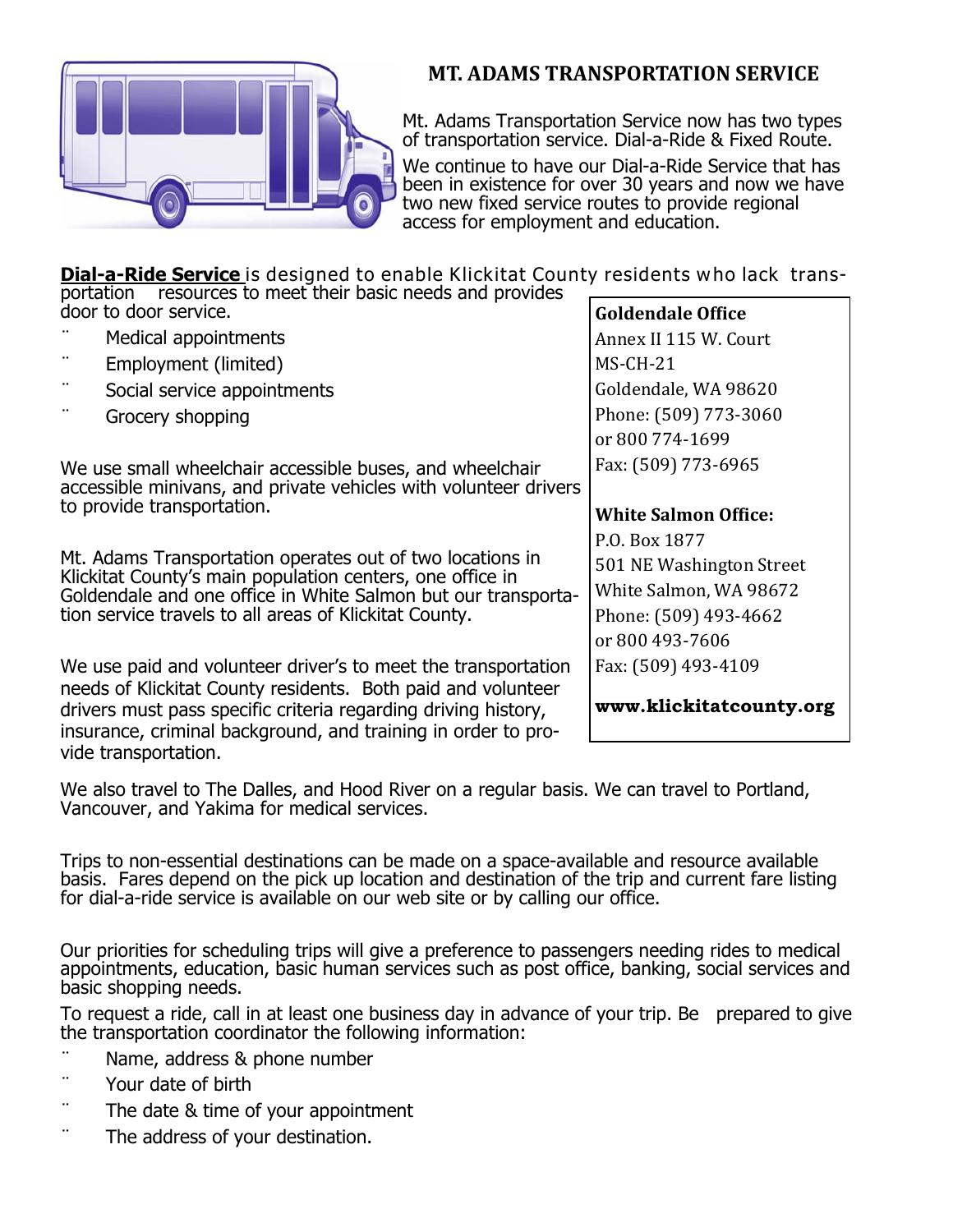### **MT. ADAMS TRANSPORTATION SERVICE, continued**



We received a grant to provide two fixed route services. Those services began in September.

**Fixed Route Service** is designed to provide regional access for employment and education and reduce rural inaccessibility.

- The West End fixed route bus runs between White Salmon/Bingen to Hood River. There are 10 round trips that operate between 7am and 7pm Monday through Friday.
- The East End fixed route runs between Goldendale and The Dalles. There are 4 round trips that operate between 7am and 7pm Monday through Friday.
- There are no reservations that are needed to ride the fixed route service. You just need to get on at one of the designated stops on the route.
- The fare for the fixed route service is \$1.00 each time you board and you must have exact change as driver's cannot provide change and you must pay the fare in order to board the vehicle.
- The fixed route service vehicles are equipped with a bike rack.
- The bus does not wait: you need to be at the designated stop 5 minutes before scheduled time and be visible to the driver.
- Carry-on bags are limited: No more bags than passenger can carry on at one time and placed under seat or in lap. Items may not be placed in aisle or in another seat. Limit 4. Drivers cannot assist with bags on the fixed route.

**For more information or a copy of our current schedules please contact us at 509-773-3060 or 509-493-4662 or access the schedule online.** 

**Email: matsinfo@klickitatcounty.org http://www.gorgetranslink.com/transit-klickitat.html** 

Mt. Adams Transportation operates Monday through Friday except for the following holidays: **New Year's Day, Martin Luther King Jr Birthday,** 

**President's Day, Memorial Day, 4th of July, Labor Day, Veteran's Day,** 

**Thanksgiving and the Friday following, and Christmas Day.**